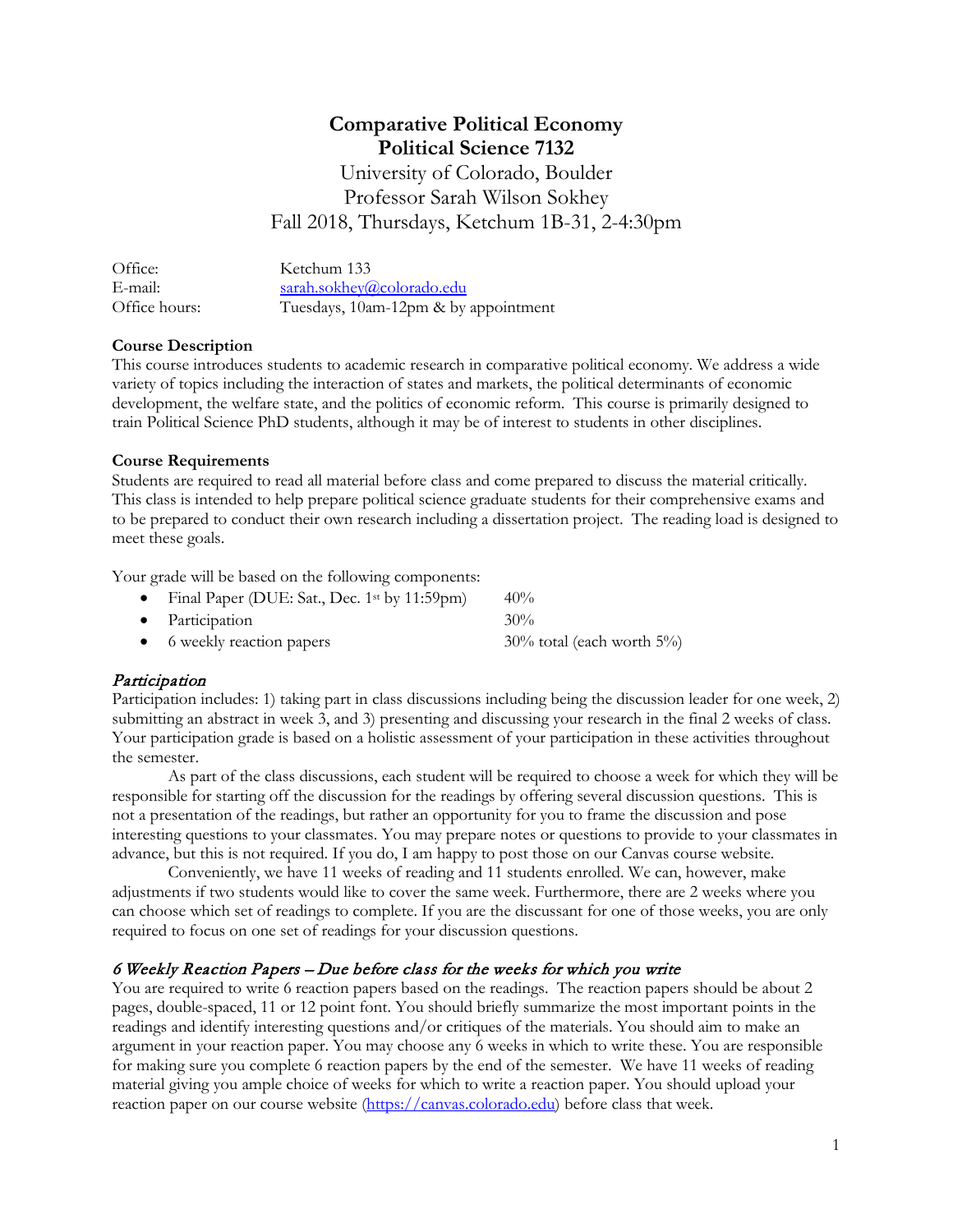## Research Paper

You are required to write a research paper. Ideally, your paper should include an empirical component, but I am open to suggestions about research design or theoretical papers. Please talk to me first if you will not be including an empirical component to your paper to make sure it fits well with the class. There is no required length, but research papers are often in the 20-30 page range.

During the last two weeks of class, students will read and discuss each other's work. You will be asked to prepare a presentation, and you will be assigned to be a discussant for another student's paper.

#### **Books to Purchase**

The following texts are recommended for purchase because we read most or all of the book. I will also try to reserve these at Norlin Library.

- Ben W. Ansell and David J. Samuels, 2014, *Inequality and Democratization*
- Jennifer Gandhi, 2008, *Political Institutions Under Dictatorship*
- Marg**a**ret Levi, 1988, *Of Rule and Revenue*
- Irfan Nooruddin, 2011, *Coalition Politics and Economic Development*
- Douglas North, 1990 *Institutions, Institutional Change, and Economic Development*
- Elinor Ostrom, 1990, *Governing the Commons*

**Accommodations for Disabilities:** If you qualify for accommodations because of a disability, please submit your accommodation letter from Disability Services to your faculty member in a timely manner so that your needs can be addressed. Disability Services determines accommodations based on documented disabilities in the academic environment. Information on requesting accommodations is located on the [Disability Services](http://www.colorado.edu/disabilityservices/students)  [website.](http://www.colorado.edu/disabilityservices/students) Contact Disability Services at 303-492-8671 or  $\frac{d \sin 6Q \cos 0 \cosh 2Q \sin 0}{d \sin 6Q \cos 0}$  for further assistance. If you have a temporary medical condition or injury, se[e Temporary Medical Conditions](http://www.colorado.edu/disabilityservices/students/temporary-medical-conditions) under the Students tab on the Disability Services website.

**Classroom Behavior:** Students and faculty each have responsibility for maintaining an appropriate learning environment. Those who fail to adhere to such behavioral standards may be subject to discipline. Professional courtesy and sensitivity are especially important with respect to individuals and topics dealing with race, color, national origin, sex, pregnancy, age, disability, creed, religion, sexual orientation, gender identity, gender expression, veteran status, political affiliation or political philosophy.

**Honor Code:** All students enrolled in a University of Colorado Boulder course are responsible for knowing and adhering to the Honor Code. Violations of the policy may include: plagiarism, cheating, fabrication, lying, bribery, threat, unauthorized access to academic materials, clicker fraud, submitting the same or similar work in more than one course without permission from all course instructors involved, and aiding academic dishonesty. All incidents of academic misconduct will be reported to the Honor Code [\(honor@colorado.edu\)](mailto:honor@colorado.edu); 303-492-5550). Students who are found responsible for violating the academic integrity policy will be subject to nonacademic sanctions from the Honor Code as well as academic sanctions from the faculty member. Additional information regarding the Honor Code academic integrity policy can be found at the [Honor Code Office website.](https://www.colorado.edu/osccr/honor-code)

**Plagiarism**: Don't do it. If I find you have plagiarized, you will fail the course and I will follow University procedures to pursue academic sanctions. At the graduate level, the reputational costs of plagiarizing are very high; it's not worth it. More generally, you should take seriously the task of correctly citing works you have referenced. If you have any questions about what constitute plagiarism or proper citation, please ask.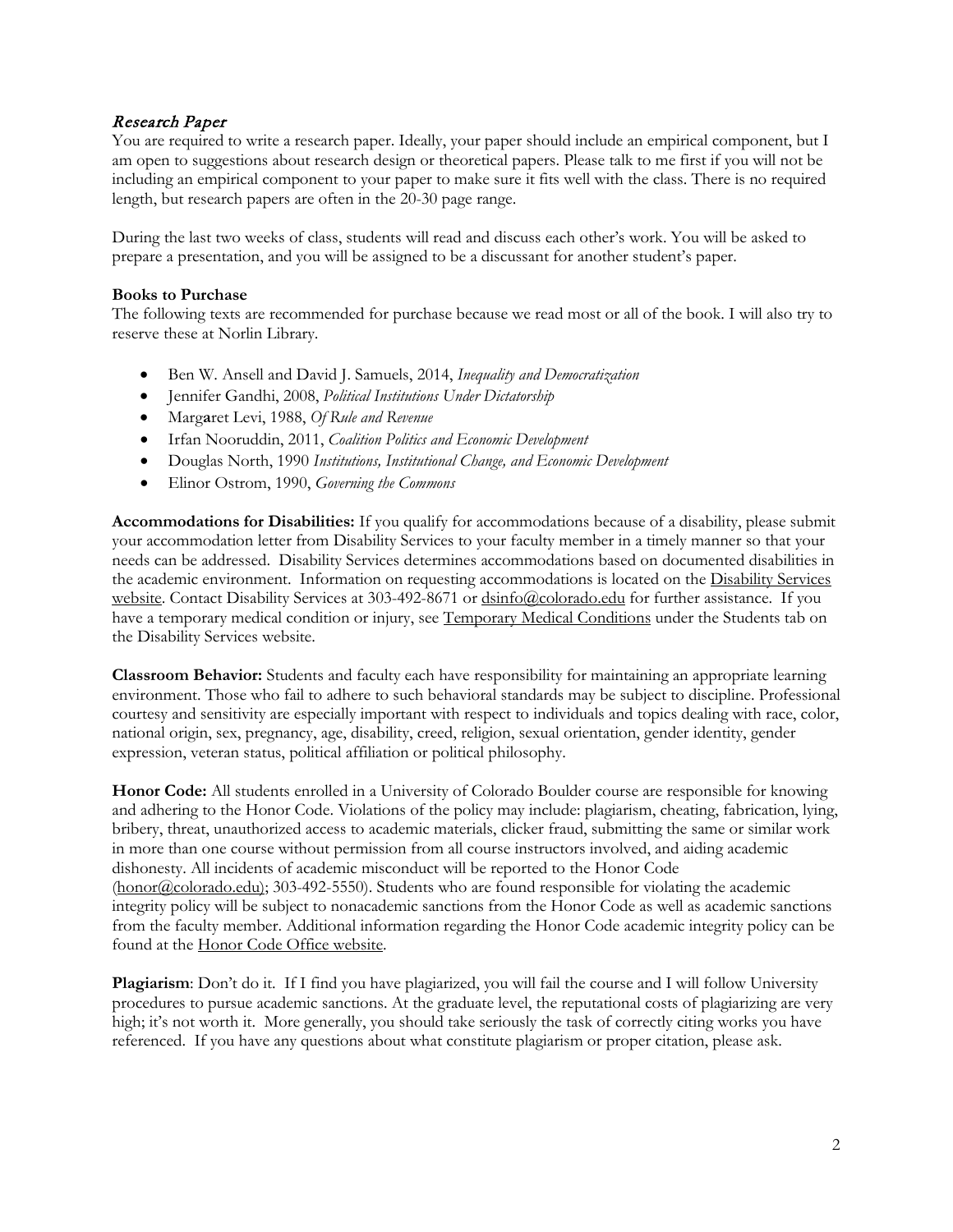**Sexual Misconduct, Discrimination, Harassment and/or Related Retaliation:** The University of Colorado Boulder (CU Boulder) is committed to fostering a positive and welcoming learning, working, and living environment. CU Boulder will not tolerate acts of sexual misconduct (including sexual assault, exploitation, harassment, dating or domestic violence, and stalking), discrimination, and harassment by members of our community. Individuals who believe they have been subject to misconduct or retaliatory actions for reporting a concern should contact the Office of Institutional Equity and Compliance (OIEC) at 303-492-2127 or cureport@colorado.edu. Information about the OIEC, university policies, [anonymous](https://cuboulder.qualtrics.com/jfe/form/SV_0PnqVK4kkIJIZnf)  [reporting,](https://cuboulder.qualtrics.com/jfe/form/SV_0PnqVK4kkIJIZnf) and the campus resources can be found on the [OIEC website.](http://www.colorado.edu/institutionalequity/) 

Please know that faculty and instructors have a responsibility to inform OIEC when made aware of incidents of sexual misconduct, discrimination, harassment and/or related retaliation, to ensure that individuals impacted receive information about options for reporting and support resources.

**Religious Holidays:** Campus policy regarding religious observances requires that faculty make every effort to deal reasonably and fairly with all students who, because of religious obligations, have conflicts with scheduled exams, assignments or required attendance.

**Names & Pronouns:** Professional courtesy and sensitivity are especially important with respect to individuals and topics dealing with differences of race, culture, religion, politics, sexual orientation, gender, gender variance, and nationalities. Class rosters are provided to the instructor with the student's legal name. I will gladly honor your request to address you by an alternate name or gender pronoun. Please advise me of this preference early in the semester so that I may make appropriate changes to my records. See polices at [colorado.edu/policies/classbehavior.html](http://www.colorado.edu/policies/classbehavior.html) and at

[colorado.edu/studentaffairs/judicialaffairs/code.html#student\\_code.](http://www.colorado.edu/studentaffairs/judicialaffairs/code.html)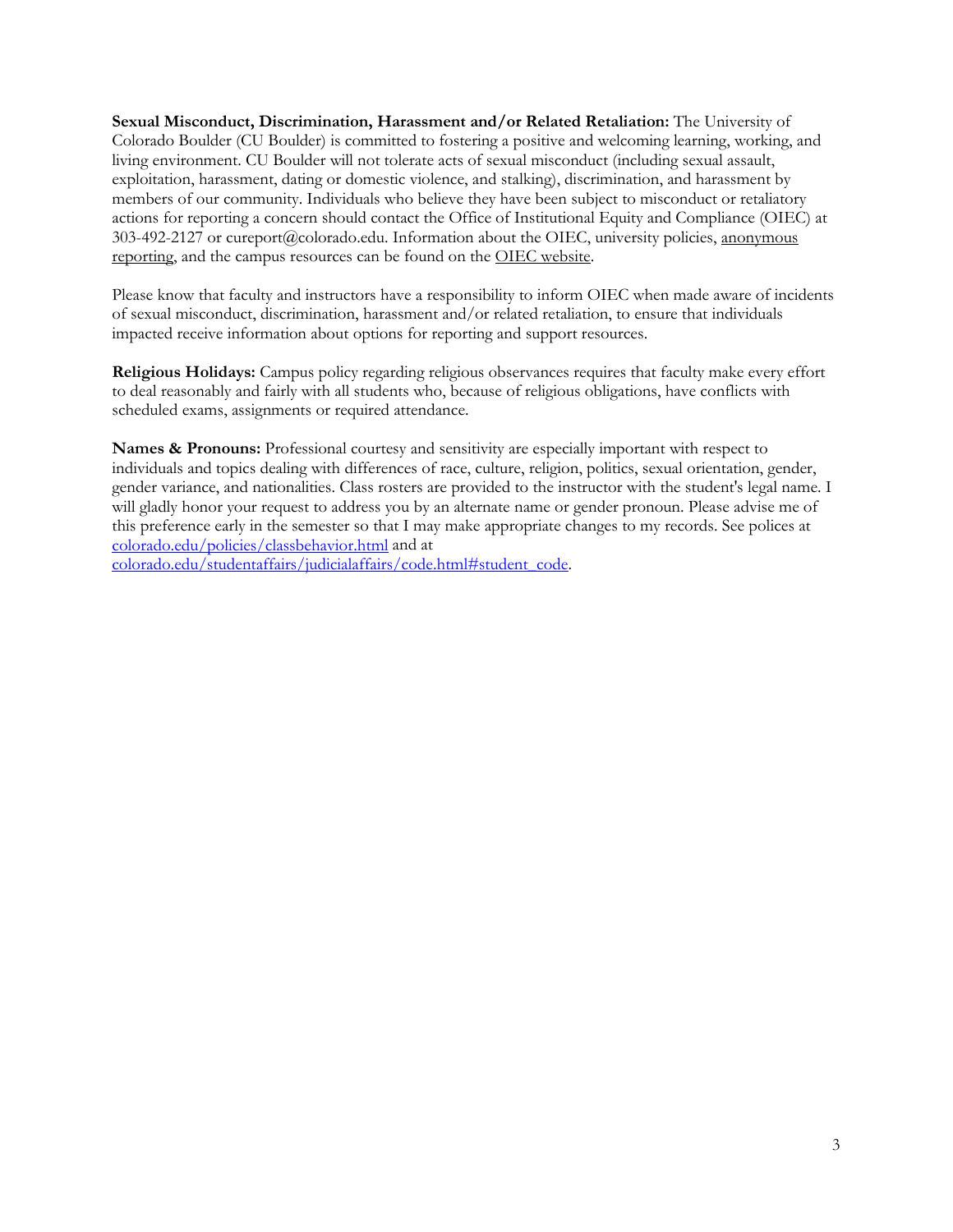#### **Course Plan**

*The required readings will be posted on our course website on Canvas [\(https://canvas.colorado.edu\)](https://canvas.colorado.edu/) except for the books listed for purchase. I will try to put the book suggested for purchase on reserve at Norlin Library. Recommended readings are optional and are included to give you a fuller idea of the literature on the topic. Recommended readings may also be useful for your research papers.*

#### **Week 1: Introduction and Course Overview (August 30)**

Take a look at some recent research on comparative political economy issues on the *Washington Post* Monkey Cage blog. I will post a few recent examples on our course website on Canvas.

Also, read: Layna Mosley and David Andrew Singer, "The Global Financial Crisis: Lessons and Opportunities for International Political Economy," *International Interactions*, 35:4, 420-429, 2009.

#### **Week 2: Research Design in CPE (September 6)**

*How should we design research in CPE? What kinds of questions should we ask?* 

Discussion Leader(s): \_\_\_\_\_\_\_\_\_\_\_\_\_\_\_\_\_\_\_\_\_\_\_\_\_\_\_\_\_\_\_\_\_\_\_\_\_\_\_\_\_\_\_\_\_\_\_\_\_\_\_\_\_\_\_\_\_\_\_\_\_\_\_\_

Required:

- Barbara Geddes, *Paradigms and Sand Castles: Theory Building and Research Design in Comparative Politics,*  Chapters 1 and 2.
- Peter Hall "The Role of Interests, Institutions, and Ideas in the Comparative Political Economy of Industrialized Nations," in Mark Lichbach and Alan Zuckerman, eds., *Comparative Politics*, Cambridge University Press, 1997, pp. 174-207.
- Benjamin Barber, Pablo Beramendi, and Erik Wibbels, "The Behavioral Foundations of Social Politics: Evidence from Surveys and a Laboratory Democracy," *Comparative Political Studies*, Vol. 46, Issue 10, 2013.

Recommended:

- Hilary Appel, "The Ideological Determinants of Liberal Economic Reform: The Case of Privatization," *World Politics*, 52:4 (July) 2000, pp. 520-549
- Macartan Humphreys and Jeremy Weinstein, "Field Experiments and the Political Economy of Development," *Annual Review of Political Science*, 2009 (pp. 367-78)

#### **Week 3: No Class, Research Paper Abstract Due (September 13)**

Please use this week to start thinking about your research paper. Submit a proposed abstract for your paper on our course website on Canvas before class time on Thursday, Sept. 13 at 2:30pm. Your abstract should include a possible research question, references to relevant literature, and possible data. Your abstract will count as part of your participation grade. I will make all of the abstracts available to your classmates. Please take some time to read at least a few of your classmates' abstracts and make suggestions that will be publicly viewable on Canvas. As always, be polite and courteous and focus on constructive suggestions.

I will provide comments on your abstracts to help you get started on your research papers. Your abstract does not commit you to write about a certain topic; you can change your mind at any time although I recommend choosing and sticking with a final topic by November 1st at the latest. That gives you about a month to write the paper.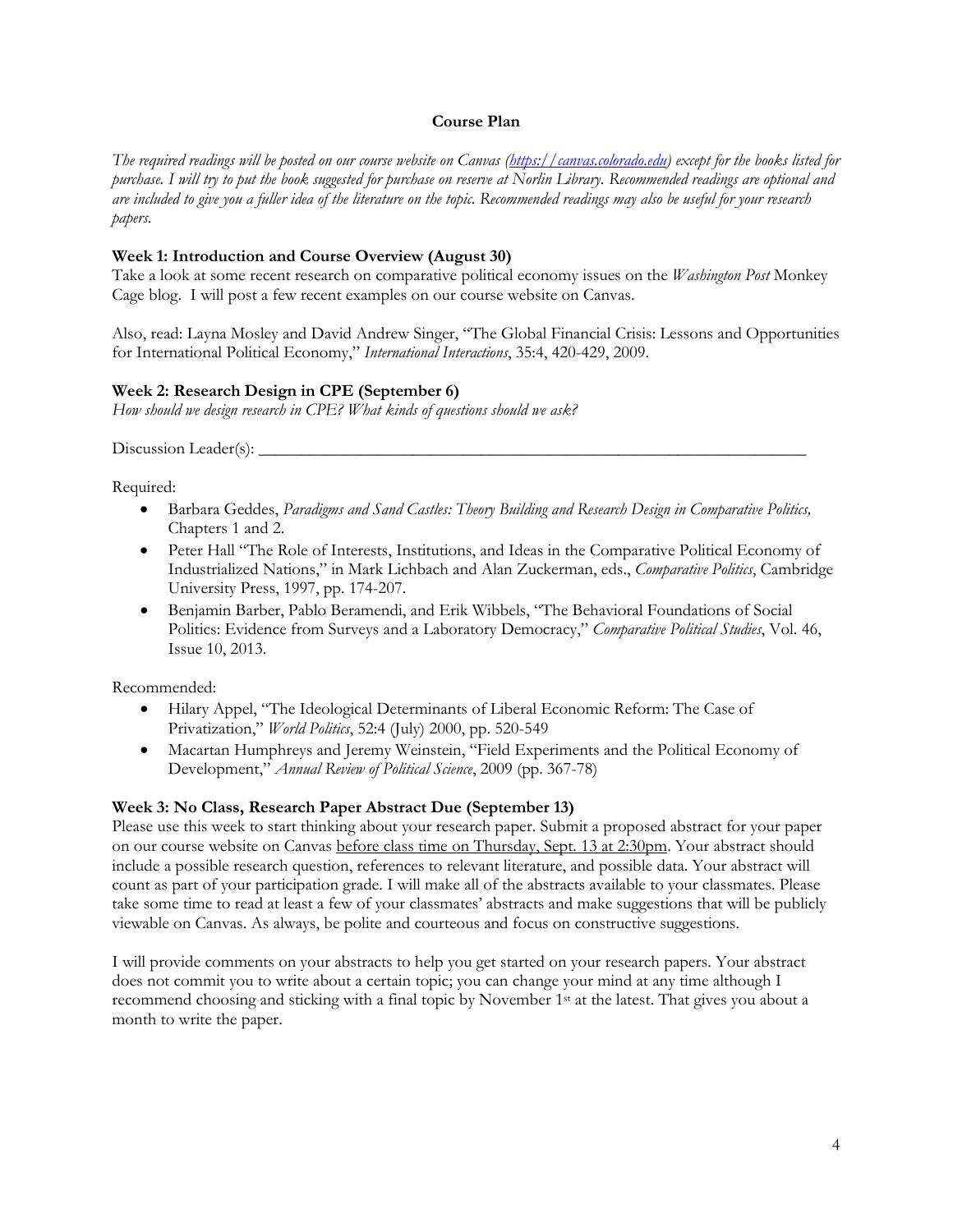### **Week 4: Governance & Governance Dilemmas (September 20)**

*Why does the collective action problem matter? Why is the collective action so difficult to overcome? Why is it sometimes difficult to pass optimal economic policies? What can the state do to address the governance dilemma?*

 $Discussion$  Leader(s):  $\_\_$ 

Required:

- Mancur Olson, *The Logic of Collective Action*, Harvard University Press, 1965. ALL. (purchase)
- Douglas North, *Institutions, Institutional Change, and Economic Development*, Cambridge University Press, 1990. ALL. (purchase)
- Merilee Grindle, "Good Enough Governance Revisited," *Development Policy Review*, 29(s1), 2007.
- Layna Mosley, "Regulating globally, implementing locally: The financial codes and standards effort," *Review of International Political Economy*, 17(4):724-76, 2010.

Recommended:

• Marcus Kurtz and Andrew Schrank, "Growth and Governance: Models, Measures, and Mechanisms," *Journal of Politics*, 69:2, 2007

### **Week 5: Governance Solutions? (September 27)**

*How do we solve governance dilemmas? Do we need a state to solve governance dilemmas? Is demand for the right institutions or rules of the game sufficient?*

Discussion Leader(s): \_\_\_\_\_\_\_\_\_\_\_\_\_\_\_\_\_\_\_\_\_\_\_\_\_\_\_\_\_\_\_\_\_\_\_\_\_\_\_\_\_\_\_\_\_\_\_\_\_\_\_\_\_\_\_\_\_\_\_\_\_\_\_\_

Required:

- Elinor Ostrom, *Governing the Commons: The Evolution of Institutions for Collective Action*, Cambridge University Press, 1990, Chapters 1, 5, and 6. (purchase)
- Robert Putnam, 1990, *Making Democracy Work*, Chapters 1, 5, and 6 (CANVAS)
- Robert Bates, *Beyond the Miracle of the Market: The Political Economy of Agrarian Development in Kenya*, Cambridge University Press, 1989, pages 1-11 and pages 45-93 (CANVAS)

Recommended:

• William Riker and Itai Sened, "A Political Theory of the Origin of Property Rights: Airport Slots," *American Journal of Political Science*, 1991

### **Week 6: The State & Institutions: Explaining Outcomes & the Natural Resource Curse (October 4)**

*How should we understand the role of the state in the economy and in setting economic policy? When does the state have a positive influence? When does the state have a negative influence?*

Discussion Leader(s): \_\_\_\_\_\_\_\_\_\_\_\_\_\_\_\_\_\_\_\_\_\_\_\_\_\_\_\_\_\_\_\_\_\_\_\_\_\_\_\_\_\_\_\_\_\_\_\_\_\_\_\_\_\_\_\_\_\_\_\_\_\_\_\_

Required reading: Choose 1 set of readings to complete.

### *Explaining Outcomes*

- Alicia Adsera and Carles Boix, "Trade, Democracy, and the Size of the Public Sector: The Political Underpinnings of Openness," *International Organization*, 2002.
- Sarah Brooks and Marcus Kurtz, "Embedding Neoliberal Reform in Latin America," *World Politics*, 60:2 (January), 2008, pp.231-280
- Christine Lipsmeyer, "Booms and Busts: How Parliamentary Governments and Economic Context Influence Welfare Policy," *International Studies Quarterly*, 55:955-980, 2011.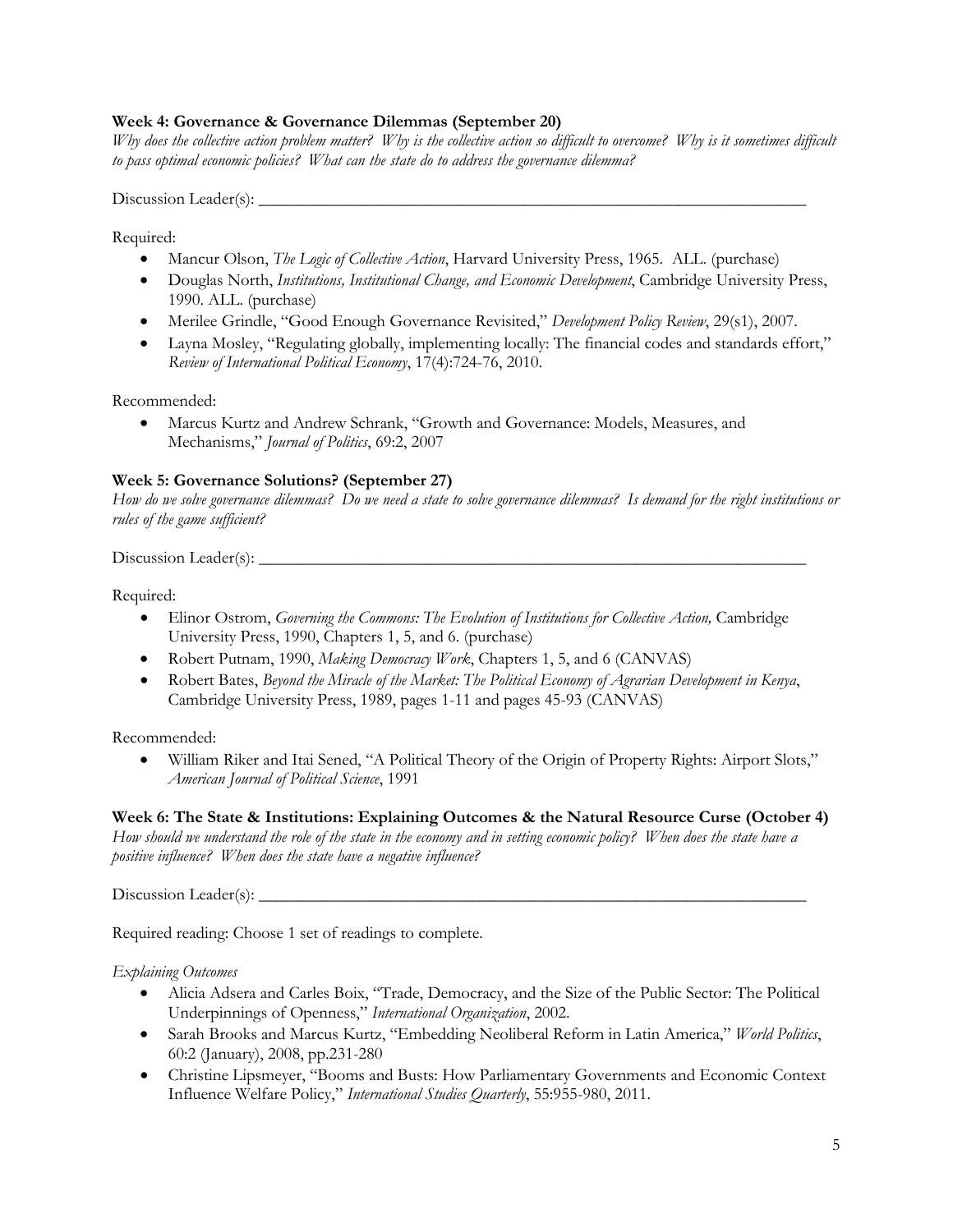*The Natural Resource Curse*

- Michael Ross, "Does Oil Hinder Democracy?" *Comparative Politics*, Vol. 53, Issue 3 (April), 2001.
- Michael Ross, "What Have We Learned about the Resource Curse?" *Annual Review of Political Science*, Vol. 18 (May), 2015, pp. 239-259.
- Pauline Jones Luong and Erika Weinthal, *Oil Is Not a Curse: Ownership Structure and Institutions in Soviet Successor States,* Cambridge University Press, 2010, chapters 1, 6, and 9.

Recommended:

- Peter Katzenstein, *Small States in World Markets,* Cornell University Press, 1985. Preface, Chapters 1, 2, and 5. (purchase)
- Jana Grittersova, "Non-market cooperation and the variety of finance capitalism in advanced democracies," *Review of International Political Economy*, Vol. 21, No.2, 2014

# **Week 7: Regime Type and Economic Development, Part 1 (October 11)**

*The age-old question: does regime type influence economy development? If so, how? Which characteristics of regime type matter most? We'll also talk about experiments this week.*

Discussion Leader(s): \_\_\_\_\_\_\_\_\_\_\_\_\_\_\_\_\_\_\_\_\_\_\_\_\_\_\_\_\_\_\_\_\_\_\_\_\_\_\_\_\_\_\_\_\_\_\_\_\_\_\_\_\_\_\_\_\_\_\_\_\_\_\_\_

Required:

- Margaret Levi, *Of Rule and Revenue*, University of California Press, 1989. (purchase)
- Barrington Moore, *Social Origins of Dictatorship and Democracy: Lord and Peasant in the Making of the Modern World*, Boston: Beacon Press, 1966.
- Mancur Olson, "Dictatorship, Democracy, and Development," *American Political Science Review*, 87:3, 1993 pp. 567-576
- Adam Przeworski., Michael E. Alvarez, Jose Antonio Cheibub, Fernando Limongi, *Democracy and Development: Political Institutions and Well-Being in the World, 1950-1990*, Cambridge University Press, 2000, chapters 4 and 5.

Recommended:

- Dani Rodrik, "Institutions for High Quality Growth: What They Are and How to Acquire Them," *Studies in Comparative International Development*, Fall 2000.
- Dani Rodrik, "The Paradoxes of the Successful States," *European Economic Review*, 1997.

# **Week 8: Regime Type & Economic Development, Part 2 (October 18)**

Discussion Leader(s): \_\_\_\_\_\_\_\_\_\_\_\_\_\_\_\_\_\_\_\_\_\_\_\_\_\_\_\_\_\_\_\_\_\_\_\_\_\_\_\_\_\_\_\_\_\_\_\_\_\_\_\_\_\_\_\_\_\_\_\_\_\_\_\_

- Ora John Reuter and Jennifer Gandhi, "Economic Performance and Defection from Hegemonic Parties," *British Journal of Political Science*, 41(1): 83-110, 2011.
- Jennifer Gandhi, *Political Institutions Under Dictatorship,* Cambridge University Press, Chapter 4: Institutions and Policies Under Dictatorship, 2008. (purchase)
- Lisa Blaydes, *Elections and Distributive Politics in Mubarak's Egypt*, Cambridge University Press, 2011, Chapter 5.
- Irfan Nooruddin, *Coalition Politics and Economic Development*, Cambridge University Press, 2011. (purchase)

Recommended:

• Daniel Treisman, "Income, Democracy, and Leader Turnover," *American Journal of Political Science,*  2014.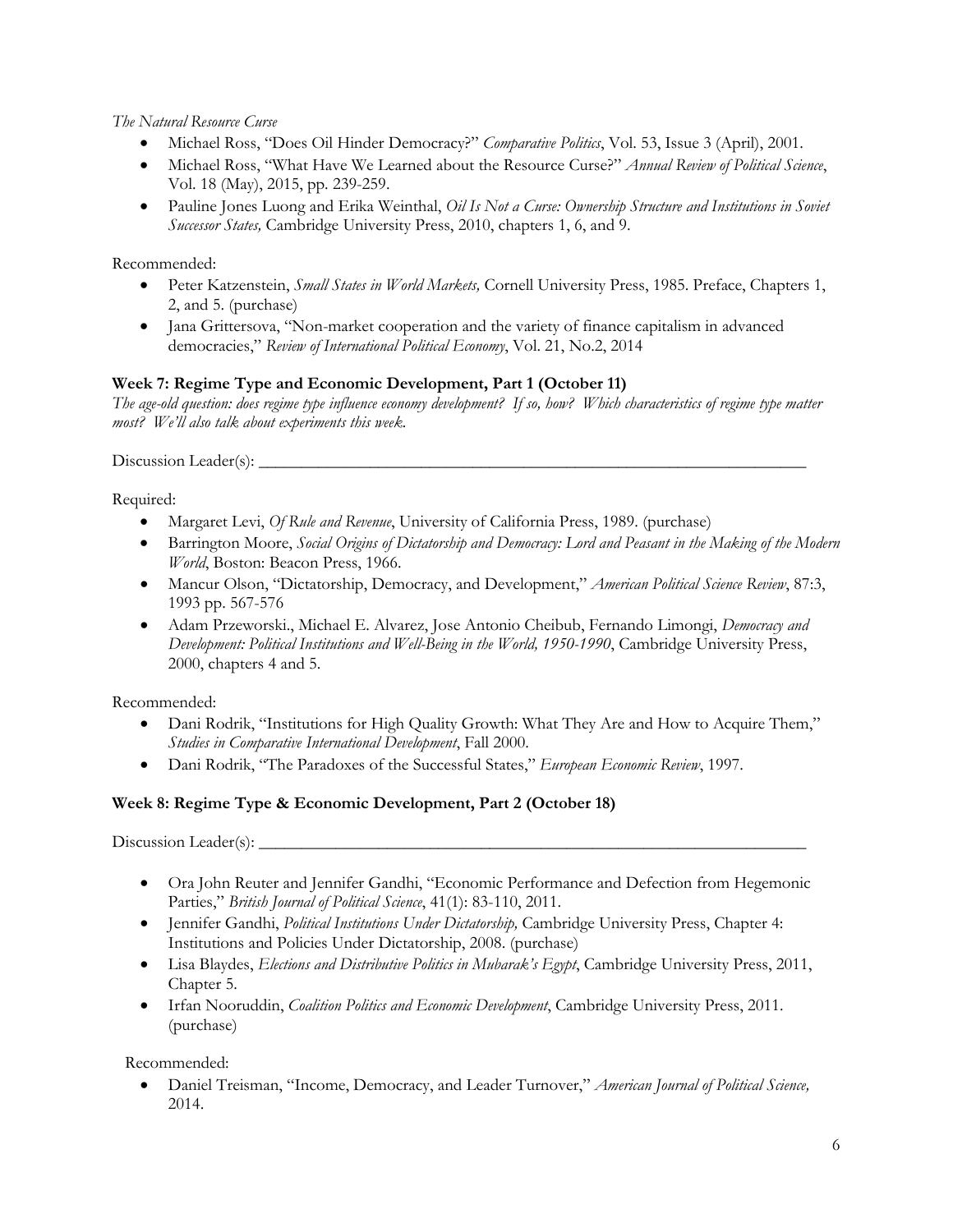• Edmund Malesky, Dimitar Gueorguiev, and Nathan Jensen, "Monopoly Money: Foreign Investment and Bribery in Vietnam, a Survey Experiment," *American Journal of Political Science*, forthcoming in 2015.

## **Week 9: Trade Politics (October 25)**

Discussion Leader(s): \_\_\_\_\_\_\_\_\_\_\_\_\_\_\_\_\_\_\_\_\_\_\_\_\_\_\_\_\_\_\_\_\_\_\_\_\_\_\_\_\_\_\_\_\_\_\_\_\_\_\_\_\_\_\_\_\_\_\_\_\_\_\_\_

Required:

- Ronald Rogowski, "Political Cleavages and Changing Exposure to Trade," *American Political Science Review*, 81:4 (December) 1987: 1121-1137
- Brian Greenhill, Layna Mosley, Assem Prakash, "Trade-based Diffusion of Labor Rights: A Panel Study, 1986-2002," *American Political Science Review*, Vol. 103, No. 4, 2009.
- Moonhawk Kim, "Costly Procedures: Divergent Effects of Legalization in the GATT/WTO Dispute Settlement Procedures," *International Organization*, Vol. 52, 2008: 657-686.
- Kristen Hopewell, "Different paths to power: The rise of Brazil, India and China at the World Trade Organization," *Review of International Political Economy,* Volume 22, Issue 2, 2015.
	- o See also her related book: Kristin Hopewell, *Breaking the WTO: How Emerging Powers Disrupted the Neoliberal Project*, Stanford University Press, 2016.

### **Week 10: Business & FDI (November 1)**

*What control do businesses have on the state? What is the connection between business and the state in setting economic policy? Are businesses equally influential in all types of political regimes? How do businesses attempt to influence the government? What role does FDI play in domestic politics?*

Discussion Leader(s): \_\_\_\_\_\_\_\_\_\_\_\_\_\_\_\_\_\_\_\_\_\_\_\_\_\_\_\_\_\_\_\_\_\_\_\_\_\_\_\_\_\_\_\_\_\_\_\_\_\_\_\_\_\_\_\_\_\_\_\_\_\_\_\_

Required:

- Lindblom, Charles "The Market as a Prison," *Journal of Politics*, Vol. 44, 1982, pp. 323-346
- Dinissa Duvanova, *Building Business in Post-Communist Russia, Eastern Europe, and Eurasia: Collective Goods, Selective Incentives, and Predatory States*, Cambridge University Press, 2013, Chapter 4 "Business Environment and Business Organization"
	- o See also: Dinissa Duvanova, "Bureaucratic Corruption and Collective Action: Business Associations in the Postcommunist Transition," *Comparative Politics*, Vol. 39, No.4, 2007, pp.441-461)
- Leslie Johns and Rachel L. Wellhausen, "Under One Roof: Supply Chains and the Protection of Foreign Investment," *American Political Science Review*, Vol. 110, No. 1, 2016 (February).
- Andrew Kerner and Jane Lawrence, "What's the Risk? Bilateral Investment Treaties, Political Risk, and Fixed Capital Accumulation," *British Journal of Political Science,* 2012.

Recommended:

- Fred Block, "The Ruling Class Doesn't Rule: Notes on the Marxist Theory of the State," *Political Economy*, Thomas Ferguson and Joel Rogers, eds., pp. 32-46
- Karl Polanyi, *The Great Transformation: The Political and Economic Origins of Our Time*, 1944; read Foreward (by Joseph Stiglitz) and Introduction (by Fred Block); chapter 4 (Societies and Economic Systems, and chapter 5 (Evolution of the Market Pattern)
- Pepper Culpepper, *Quiet Politics and Business Power: Corporate Control in Europe and Japan*, Cambridge University Press, 2011; read chapters 1, 2, and 7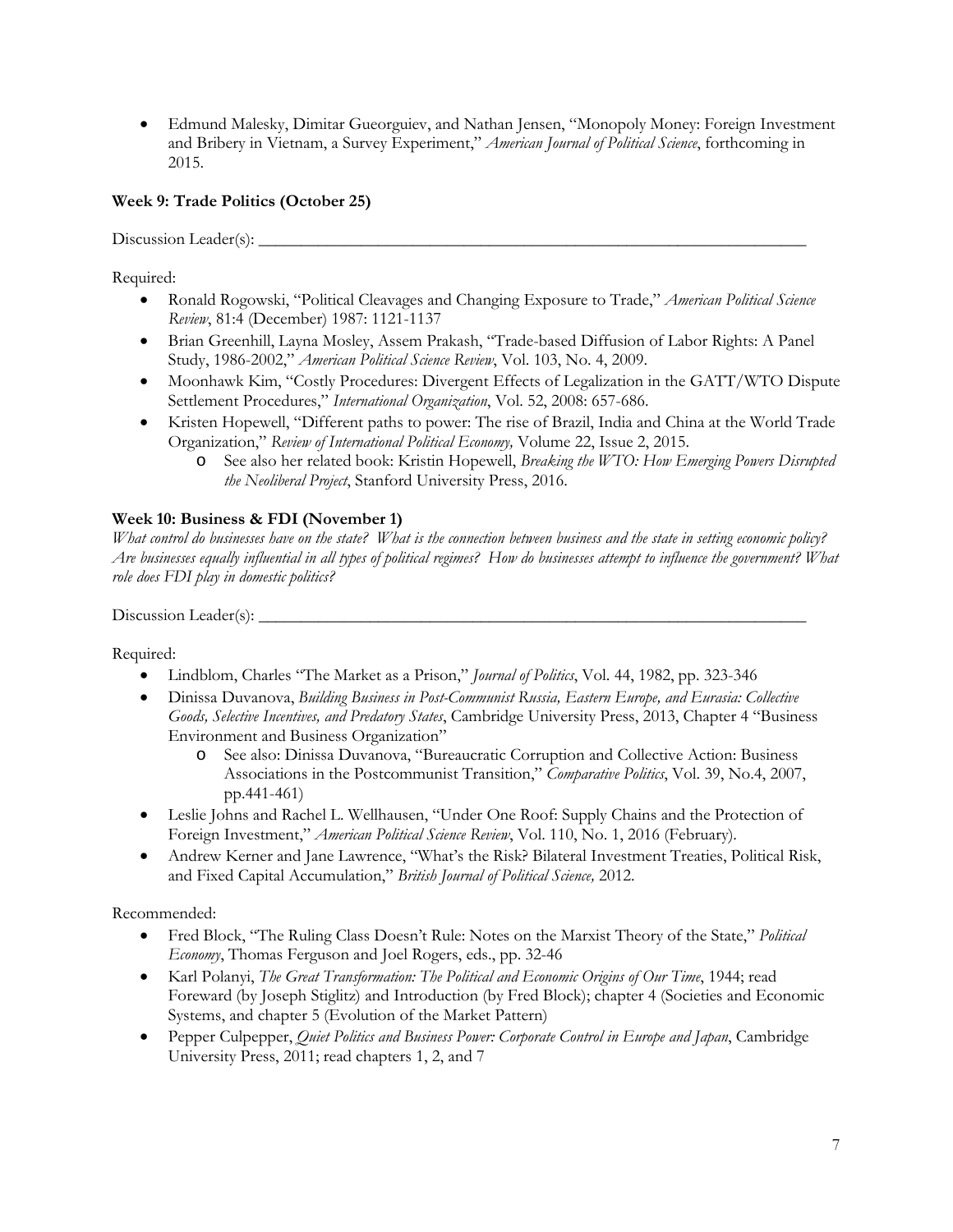### **Week 11: Welfare Politics (November 8)**

*Why do we see different welfare states around the world? What affects the choice of welfare policies? What does this research tell us about political science more generally?*

Discussion Leader(s):  $\_\_$ 

Required:

- Isabela Mares, *"*The Comparative Political Economy of the Welfare State," In *Comparative Politics: Rationality, Culture, and Structure*, 2nd edition
- Gøsta Esping-Anderson, *Three Worlds of Welfare Capitalism*, Princeton University Press, 1990, Part I (pp. 1-143) and Conclusion (221-229) (purchase)
- Nita Rudra, "Globalization and the Decline of the Welfare State in Less-Developed Countries," *International Organization*, vol. 56, Issue 2, pp.411-445.
- Christine Lipsmeyer, "Booms and Busts: How Parliamentary Governments and Economic Context Influence Welfare Policy," *International Studies Quarterly*, 55:955-980, 2011.

Recommended:

- Isabela Mares, *The Politics of Social Risk: Business and Welfare State Development*, Cambridge University Press, 2003.
- Sara Watson, "The Left Divided: Parties, Unions, and the Resolution of Southern Spain's Agrarian Social Question," *Politics & Society*, 36(4):451-477, 2008.
- Linda Cook, *Postcommunist Welfare States: Reform Politics in Russia and Eastern Europe*, Cornell University Press, 2007, Introduction, chapter 4, and conclusion.
- Haggard, Stephan and Robert Kaufman, *Development, Democracy, and Welfare States: Latin America, East Asia*, Princeton University Press, 2008, Chapter 5: The Political Economy of Welfare Reform.
- Torben Iverson, *Capitalism, Democracy, and Welfare,* Cambridge University Press, 2005. (Read Part I and II, pages 3-182; skim Part 3, pages 183-278) (purchase)
- Alicia Adsera and Carles Boix, "Trade, Democracy, and the Size of the Public Sector: The Political Underpinnings of Openness," *International Organization*, 2002. (Recommended again here—as in Week 9 on trade politics—because it fits well with the Lipsemeyer article.)

### **Week 12: Transitional Politics (November 15)**

*Post-communist politics are not a natural experiment, but are a chance to see different states undergo similar challenges during the same time period. What is the connection between democracy and the market?* 

Discussion Leader(s): \_\_\_\_\_\_\_\_\_\_\_\_\_\_\_\_\_\_\_\_\_\_\_\_\_\_\_\_\_\_\_\_\_\_\_\_\_\_\_\_\_\_\_\_\_\_\_\_\_\_\_\_\_\_\_\_\_\_\_\_\_\_\_\_

Required reading: Choose 1 set of readings to complete.

*Latin America*

- Karen Remmer, "The Political Economy of Elections in Latin America, 1980-1991," *American Political Science Review*, 87, 1993, pp. 393-407.
- Sarah Brooks, "Insecure Democracy: Risk and Political Participation in Brazil," *Journal of Politics*, Vol. 76, No. 4 (October), 2014.
- Andy Baker, *The Market and the Masses in Latin America: Policy Reform and Consumption in Liberalizing Economies*, Cambridge University Press. Chapter 1: Consuming the Washington Consensus, 2009.

*Post-Communist Countries*

• Adam Przeworski, *Democracy and the Market: Political and Economic Reforms in Eastern Europe & Latin America*, Cambridge University Press, 1991. Prologue, Chapters 3 and 4, and Conclusion, (purchase)